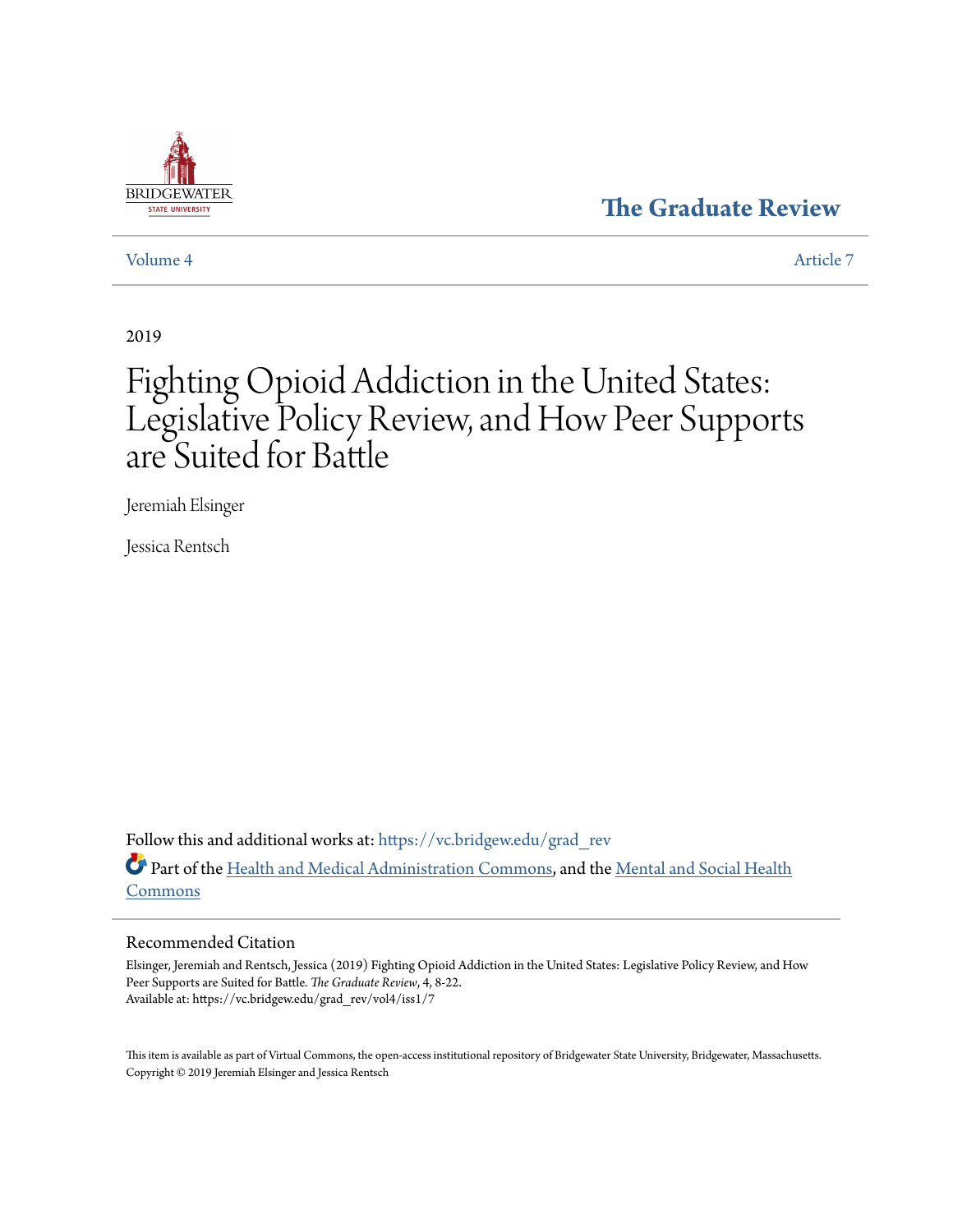# **Fighting Opioid Addiction in the United States: Legislative Policy Review, and How Peer Supports are Suited for Battle**

# JEREMIAH ELSINGER AND JESSICA RENTSCH

The prevalence of opioid misuse and addiction is rapidly increasing. In 2017, a record-breaking 72,000 people died from diction is rapidly increasing. In 2017, a record-breaking 72,000 people died from opioid overdoses (National Institute of Drug Abuse, 2018a). Massachusetts is one of the top states in the nation for opioid-related overdose deaths. In 2016, there were 29.7 opioid-related deaths per 100,000 people, more than double the national average of 13.3 deaths per 100,000 (National Institute of Drug Abuse, 2018b). As of November, there were more

than 1,200 confirmed opioid overdose deaths in 2018 in the commonwealth (Massachusetts Department of Public Health, 2018a). Those who die from opioid overdoses in Massachusetts are predominately White and male. Thus far in 2018, 73% of all confirmed opioid overdose deaths were male, and 81% were White (Massachusetts Department of Public Health, 2018a). However, it is important to note that the percentage of Blacks who died from an opioid overdose increased by 4% in 2018 (Massachusetts Department of Public Health, 2018a).

Since 2013, there has been an overall increase in Emergency Medical Services incidents that are opioid related (Massachusetts Department of Public Health, 2018b). In 2017, there were 22,215 opioid-related overdoses (fatal and non-fatal) reported in Massachusetts (Massachusetts Department of Public Health, 2018b). Compared to the general population, adults who survive a non-fatal opioid overdose are 24 times more likely to die in the year following the overdose (Olfson, Crystal, Wall, Wang, Liu, & Blanco, 2018). Olfson et al. (2018) found that these deaths are attributed to a range of factors, including suicide, circulatory diseases, and cancer. However, the researchers found that the most common immediate cause of death within this population were substance-use associated diseases, including a subsequent overdose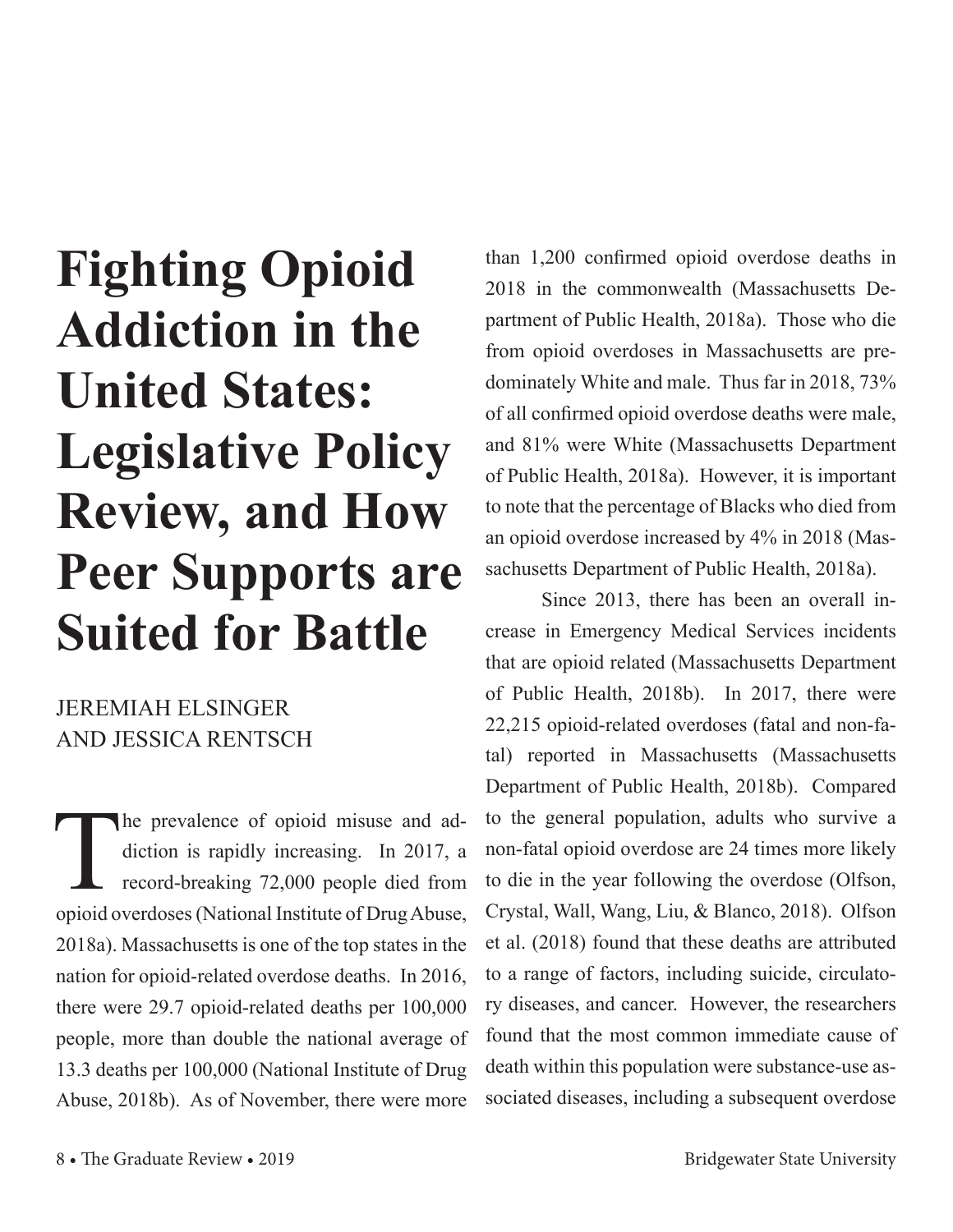(Olfson et al., 2018). Previous research has found that rates of relapse with opioid-use disorder (OUD) were higher than with any other substance (Kadam, Sinha, Nimkar, Matcheswalla, & De Sousa, 2017; Tkacz, Severt, Cacciola, & Ruetsch, 2012).

One promising solution has been the use of peer supports in treatment. Peer supports have been positively associated with treatment compliance in a variety of mental and physical health fields. A meta-analysis of peer supports for addiction treatment concluded that they were beneficial for patient outcomes (Bassuk, Hanson, Greene, Richard, & Laudet, 2016). The Substance Abuse and Mental Health Services Administration (SAMHSA) (2017a) and the U.S. Department of Veterans Affairs (2011) found that peer supports were associated with reduced hospitalizations, reduced relapse rates, reduced substance use, and improved access to social supports. This article will discuss the history of policy and treatment of opioid-use disorder and illustrate why peer support is an emerging solution.

#### **A Historical Review of Policy**

Regulation is the primary response by the U.S. government when addressing drug addiction and illicit substances. Until recently, treatment for substance abuse has been and still is punitive. Regulatory measures have strongly focused on controlling substances and the legal application of this

treatment (Sacco, 2014). In 1914, the United States first federally regulated the prescribing of opioids with the Harrison Narcotic Act. The Harrison Narcotic Act did not prohibit the prescribing of opioids for addiction treatment by physicians in medical settings (Jaffe & O'Keeffe, 2003). Officials designated to implement the act opposed the ambiguity and privilege of physicians to determine how they administered and treated in their medical practice (Jaffe & O'Keeffe, 2003). This led to legal action against physicians prescribing opioids as a maintenance program for addiction (Jaffe & O'Keeffe, 2003).

In 1919, the Supreme Court ruled against the use of opioid maintenance as a legitimate medical practice. The U.S. government's first attempts at dealing with drug addiction were not to improve clinical services, research, and delivery methods. Rather, it targeted physicians and used threats of punishment by fines and imprisonment (McCarty, Priest, & Korthuis, 2018). The American Medical Association (AMA) strongly opposed prescribing opioids to addicts and in 1920, pushed to prosecute physicians who continued this practice. The actions by the AMA were not strongly supported, and no significant changes occurred until after the end of 1964 (Jaffe & O'Keeffe, 2003).

The use of public health hospitals between 1938 and 1974 were set up by authorization of Congress and were named U.S. public health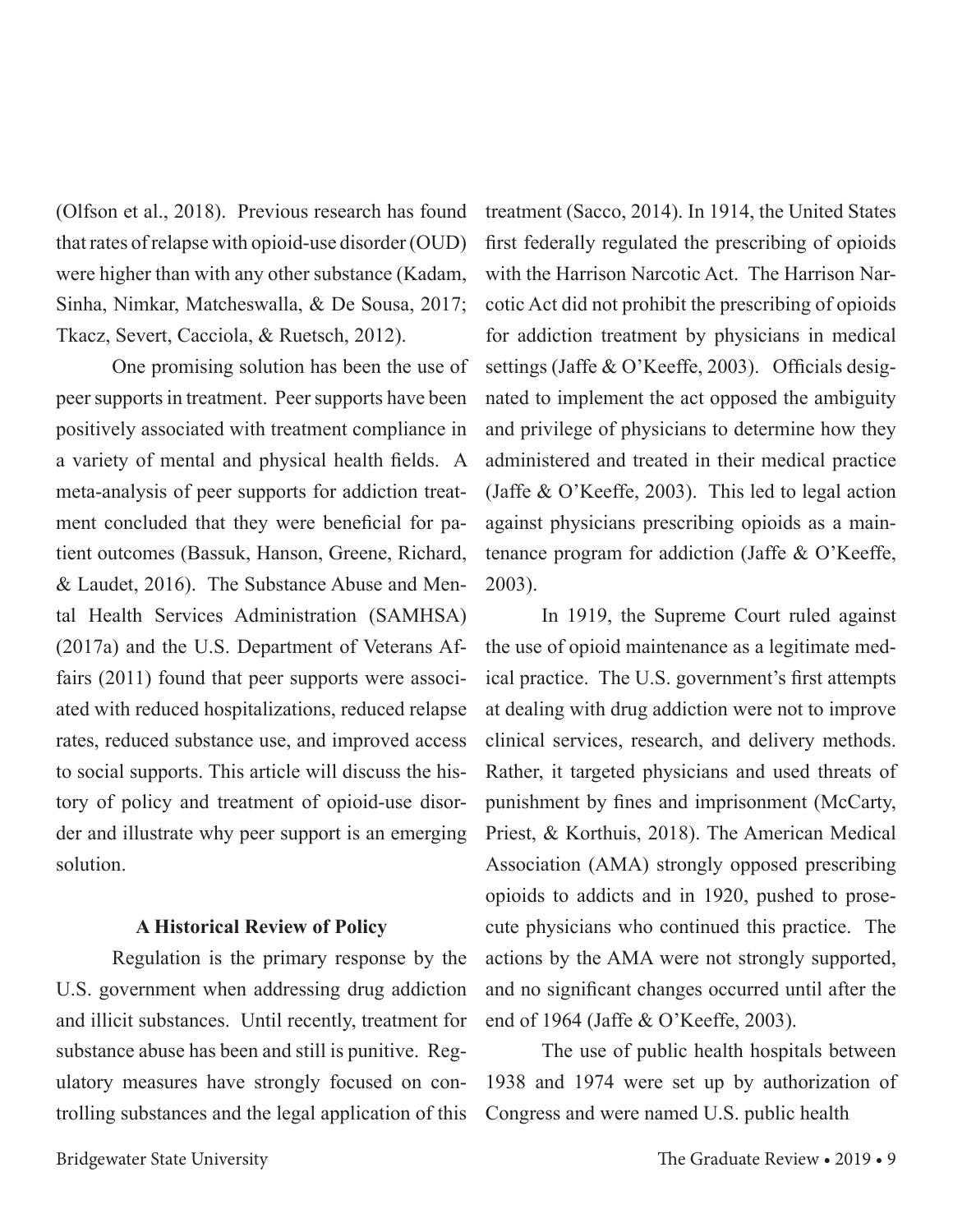hospitals under the management of both the US Public Health Service and the Bureau of Prisons. It started off as a volunteer service for individuals who were convicted of federal drug crimes. Treatment was minimal but included management of withdrawal, a drug-free environment, psychotherapy, and education; in this atmosphere, success rates were low. When these medical facilities were closed, they were repurposed and became federal correctional institutions (McCarty et al., 2018).

The 1960s saw a resurgence of addiction and included a heroin epidemic. With the rise in use, positive American attitudes towards treatment of addiction evolved. This development peeked, and political opinions ushered in the Narcotic Addict Rehabilitation Act (NARA) of 1966. This Act was more than a response to public opinion. It legitimized the use of oral methadone as a scientifically sound medical practice to treat addicts (Jaffe & O'Keeffe, 2003).

Additionally, the NARA started the use of community-based outpatient services. This legislation implemented the authorization of civil commitments for two groups. First, people convicted of federal drug offenses. Second, to civilians and individuals who were not charged with a crime but were petitioned by the community or family members to mandate a hospital commitment and supervision after treatment. This attempt was plagued by slow implementation, the severe need for

training, and a shortage of clinically trained professionals (McCarty et al., 2018).

Public and political response to substance misuse has been heavily influenced by racial politics. In 1971, President Nixon launched the "War on Drugs". Instead of supporting treatment options for individuals with substance-use disorders, drug use was criminalized, and mass incarceration ensued, increasing the country's prison population 350% (Pearl & Perez, 2018). The Anti-Drug Abuse Act of 1986 established mandatory minimum sentences for possession and use of illegal substances (Cohen, 2015). These sentences were far harsher on crack, typically used within inner-city communities of color, than on powder cocaine, a more expensive version of the drug, typically used within white suburban communities (Cohen, 2015). The federal government's response to opioid use within communities of color has historically focused on criminalization and punishment (Cohen, 2015). The current opioid epidemic has largely impacted White communities. Thus, today's focus on harm reduction versus criminalization is important to frame within the larger historical narrative of responses to substance misuse.

#### **Uses of Medication-Assisted Opioid Treatments**

Research on the use of methadone for the treatment of OUD ensued. This prompted Congress, and subsequently the Food and Drug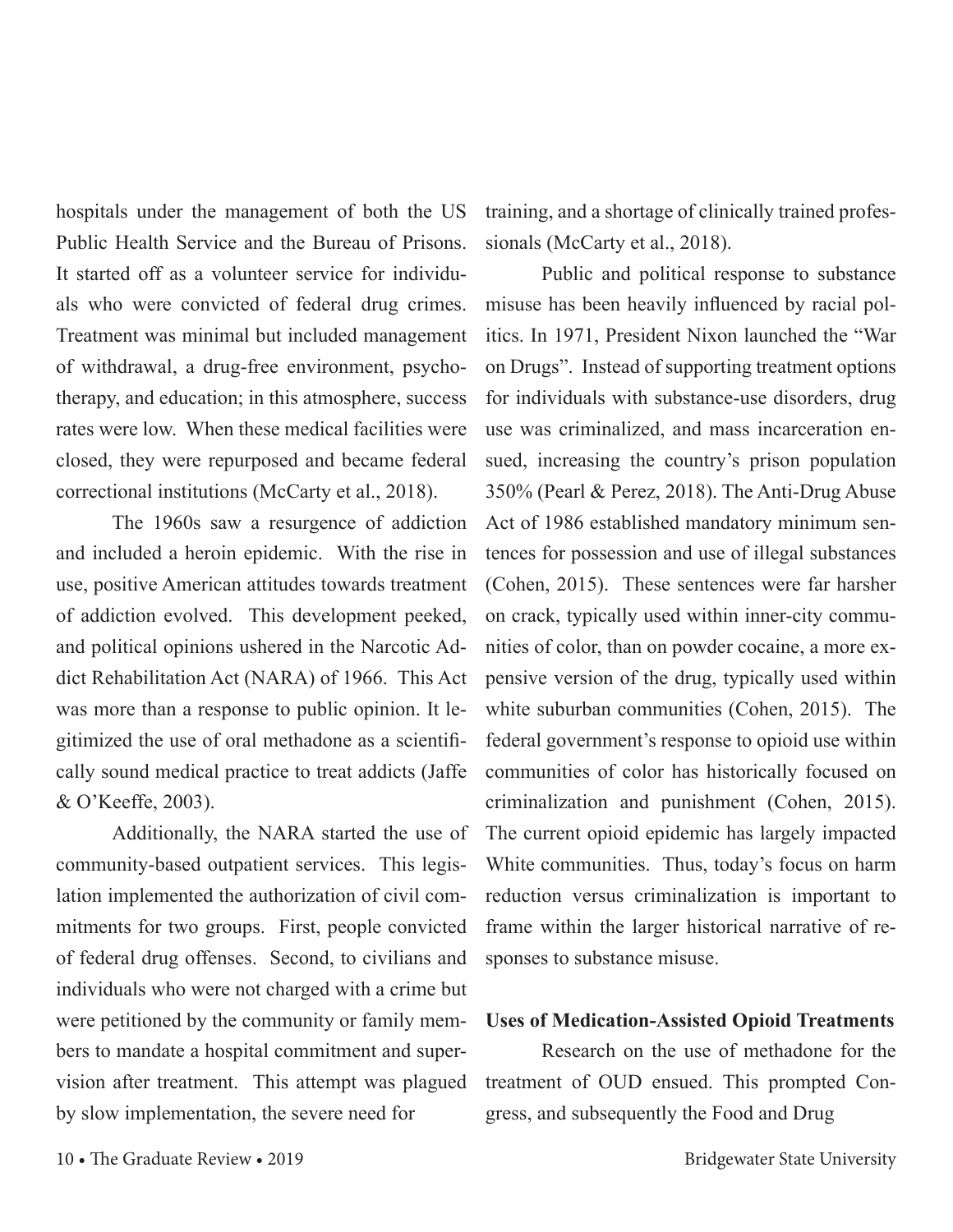Administration (FDA) and the Drug Enforcement Administration (DEA), to implement regulations and oversights on the use of methadone in programs and clinics. These programs multiplied and became widely used during the 1970s and 1980s. There were attempts by the FDA and the DEA to adhere strictly to the guidelines but with the expansion and wide use, oversight became difficult (Jaffe & O'Keeffe, 2003; McCarty et al., 2018).

The period of increased regulation starting in 1966 was followed by 30 years of effort to liberalize the FDA's regulations. Abstinence was the primary focus of all treatment during this time. The Controlled Substances Act of 1970 created a classification system for drugs based on their alleged likelihood of being abused. These schedules continue to impact the ability of physicians to prescribe medication-assisted opioid treatments today (Jaffe & O'Keeffe, 2003). During this time, buprenorphine was developed and found to be an efficacious treatment option for opioid addiction. Due to its nature as a partial opioid agonist and its limited toxicity when ingested, legislation was developed and was submitted to Congress and signed into law. This was known as the Drug Addiction Treatment Act of 2000 (Jaffe & O'Keeffe, 2003).

Therapeutic communities emerged in the mid-1950s and 1960s. These settings were set up as long-term residential care. These were prototypes of our current residential treatment system. As

they emerged, they had difficulties being accepted by the community because of the association with a long history of the criminalization of drug use and incarceration (McCarty et al., 2018). These residential settings were also used for people with dysfunctional behavior and other deviant behaviors or thinking. They were heavily criticized for being dehumanizing and confrontational. Estimated dropout rates were between 70% and 75%, and outpatient-programs dropout rates were not significantly different. These institutionalized, community-based residentials are now identified as an ineffective and inhumane way of treating persons with substance abuse or mental health issues (McCarty et al., 2018).

#### **The Current Legislative Landscape**

Improvement in treatment is imperative, and the policy is ever evolving in response to current social needs. In the last 20 years, the incidents of overdose deaths related to opioids have dramatically increased. This increase, often referred to as the "opioid epidemic", is having significant social, political, and economic impacts on communities across the country, including within the Commonwealth of Massachusetts. The federal government has made many attempts in recent years to develop policies addressing this epidemic.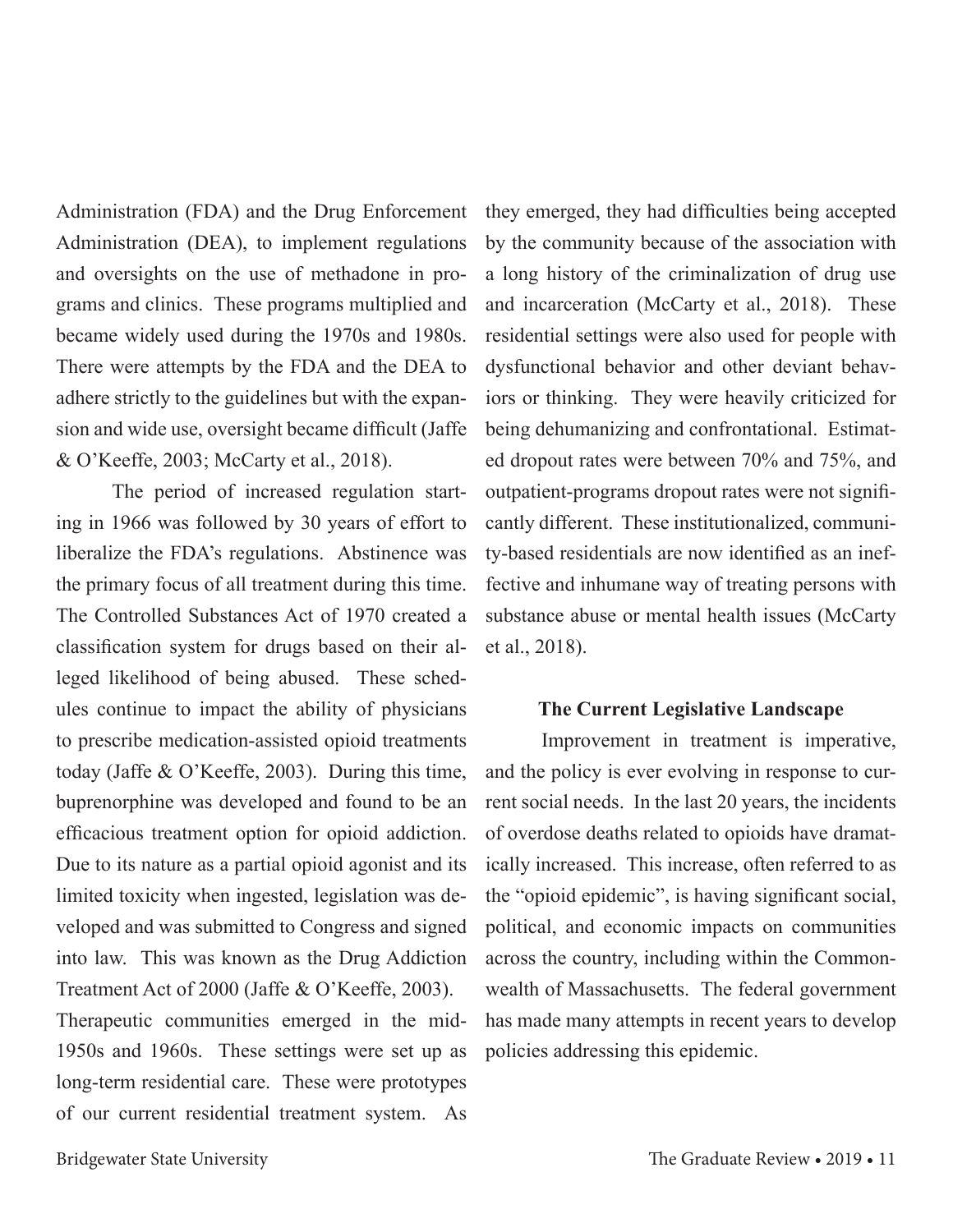#### **Federal**

On a federal level, there is a long legislative history of attempted regulation and prohibition of certain substances. Rates of drug overdoses slowly increased under these policies (Coyne & Hall, 2018). In 1971, the death rate due to drug overdose was 1 in every 100,000 people. By 2014, it had risen nearly 1500% to 14.7 overdose deaths in every 100,000 people (Coyne & Hall, 2018; McCarty et al., 2018). According to Coyne and Hall (2018), prohibitive drug policies have increased rates of drug use and drug abuse. Additionally, these policies have led to increases in use of more potent drugs, such as opioids. In 2014, 61% of drug-related overdose deaths were due to opioids (Coyne & Hall, 2018).

Federal policies providing options for drug treatment are much more limited. The use of opioid-agonist treatment - the treatment of opioid dependence with medications, such as morphine, methadone, or buprenorphine - has been proven one of the most effective treatments for OUD (Nadelmann & LaSalle, 2017). As previously mentioned, the Drug Treatment Act of 2000 expanded options for medication-assisted treatment of opioid addiction, allowing physicians to prescribe schedule III, IV, and V drugs for opioid-agonist treatment (Jaffe & O'Keeffe, 2003). In 2002, the Federal Drug Administration (FDA) approved buprenorphine and buprenorphine/naloxone for use with opioid

addiction (Jones, Viswanath, Peck, Kaye, Gill, & Simpoulos, 2015). The 2006 Reauthorization Act increased the number of patients a physician could administer buprenorphine to from 30 to 100 (Jones, et al., 2016)

Opioid overdose deaths continued to rise despite increased treatment options. In 2016, the number of drug overdose deaths related to opioids rose by 20% (Jones, et al., 2016). Of the 42,000 people who died from an opioid overdose in 2016, 20,000 of them were due to use of fentanyl, 15,000 were connected with heroin use, and the remainder were overdoses of prescription opioids (Jones et al., 2016).

Federal support for opioid-agonist treatments grew under the Obama Administration. In 2015, President Obama issued a Presidential Memorandum directing states to analyze barriers to opioid-agonist treatment and develop action plans to address these (Nadelmann & LaSalle, 2017). Major barriers remain, however, to patients enrolling in such treatment. Methadone clinics face extremely restrictive policies, while access to buprenorphine is limited by many insurances, as well as policies on how many patients to which a single physician can prescribe (Nadelmann & LaSalle, 2017).

In 2016, the Comprehensive Addiction and Recovery Act (CARA) was signed into law. This was the first major legislation in more than 40 years to comprehensively address drug addiction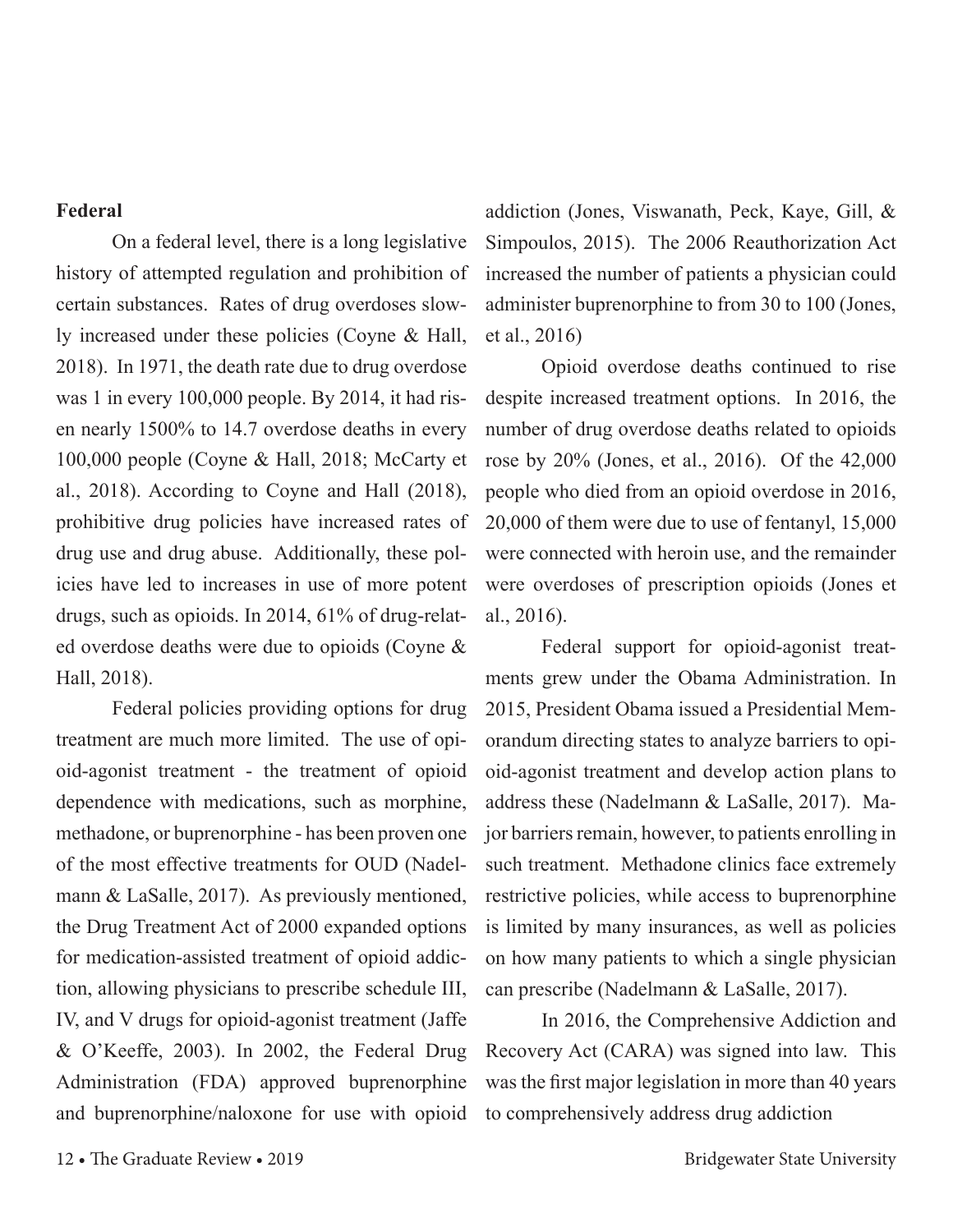(Community Anti-Drug Coalitions of America [CADCA], 2016). This legislation changed a variety of policies relating to treatment for OUD. CARA increased the number of patients a physician could administer buprenorphine to from 100 to 275 (Substance Abuse & Mental Health Services Administration [SAMHSA], 2017b). Additionally, it launched a variety of evidence-based practices for heroin and opioid addiction aimed to expand these treatment options nationally. Some of the best practices recommended were medication-assisted treatment and expansion of diversion services to connect individuals to treatment rather than bring criminal prosecution (CADCA, 2016). CARA also expanded partnerships with law enforcement agencies and prisons to develop best practices for identifying and treating incarcerated individuals with substance use disorders (CADCA, 2016).

In October 2018, Congress passed the Substance Use Disorder Prevention that Promotes Opioid Recovery and Treatment for Patients and Communities (SUPPORT) Act. The SUPPORT Act includes a variety of provisions impacting treatment. It gave nurse practitioners and physicians prescribing authority and allowed for the development of new addiction recovery centers, especially in communities which have been hit hardest by the opioid epidemic (Garvin, 2018; National Council of State Boards of Nursing, 2018).

Peer support is not a new concept on a

federal level. In 2005, the Department of Veterans Affairs (VA) instituted and funded positions for Peer Supports (PS) staff. The VA recognized that the use of peer-support technicians is an effective research-based intervention that can significantly improve outcomes in treating substance abuse disorders, including opioid addiction (Chinman, Shoi, & Cohen, 2010; Thomas, 2017; U.S. Department of Veterans Affairs, 2011).

#### **Massachusetts**

Massachusetts has been one the states hardest hit by the opioid epidemic and thus has enacted a variety of policies in response. In 2016, Massachusetts passed an act relative to Substance Use, Treatment, Education, and Prevention (STEP). This legislation was developed collaboratively through conversations with medical professionals, policy makers, and community members (Mass. Gen. Laws, Chapter 52 & Section 32, 2016; Rudder, Tsao, & Jack, 2016). The STEP Act included changes to opioid prescribing policies, education guidance for K-12 schools, and liability protections for civilians who administer naloxone to someone who has overdosed (Rudder et al., 2016).

Additionally, the STEP Act recognized the important role that hospital emergency rooms played in responding to survivors of non-fatal, opioid overdoses. When originally introduced, this legislation included an amendment calling for a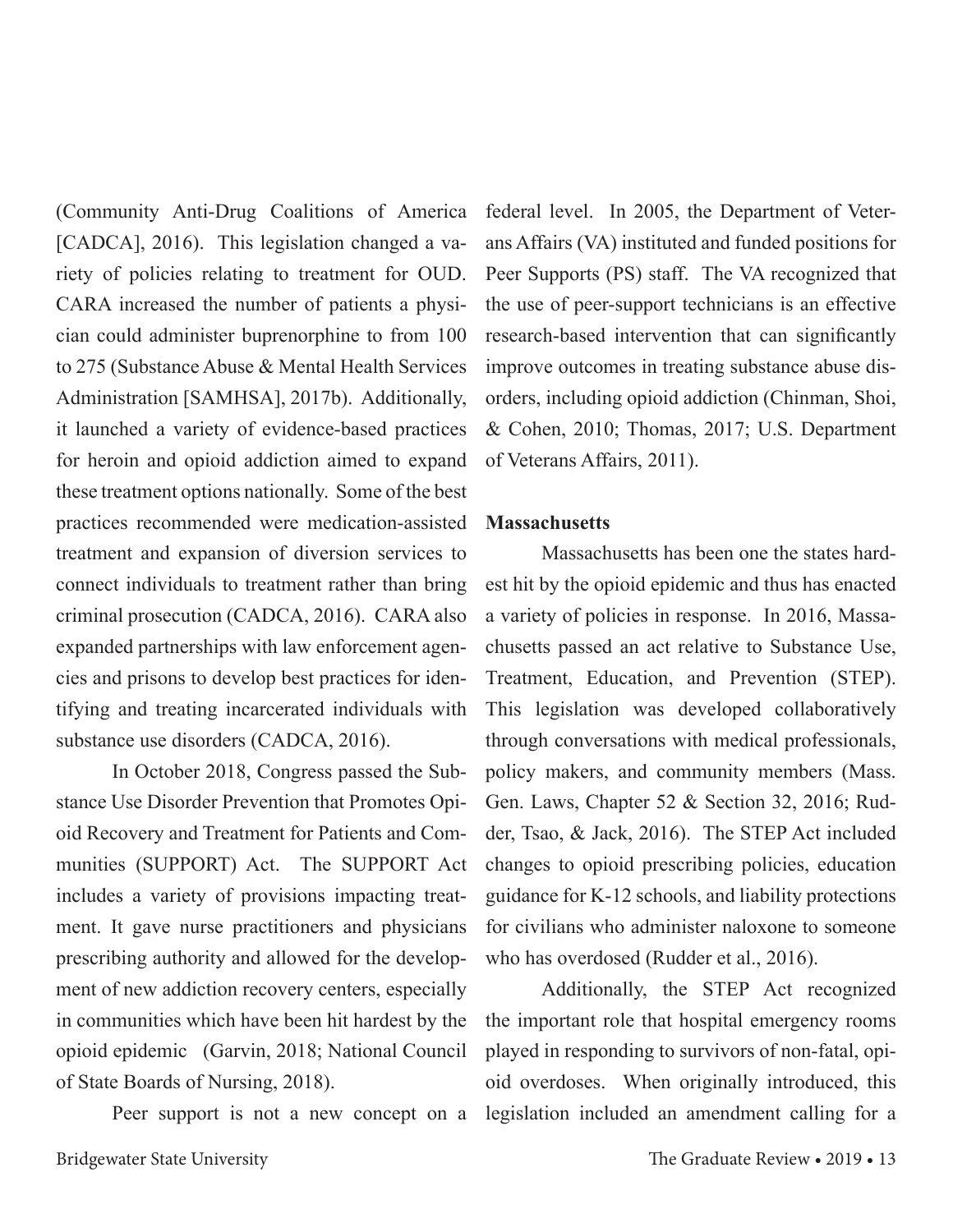72-hour hold in which survivors of non-fatal opioid overdoses could be held in the hospital against their will and forced to enter treatment involuntarily (Beletsky, Parmet, & Sarpatwari, 2016). The 72 hour hold amendment was deeply contested and ultimately struck from the final legislation (Beletsky et al., 2016). In its place, the legislation required that a licensed mental health professional provide a substance abuse evaluation within 24 hours after a patient is admitted to the hospital for an opioid overdose (Mass. Gen. Laws, Chapter 52 & Section 32, 2016).

In 2018, Massachusetts passed additional legislation to strengthen its response to the opioid crisis. The Combating Addiction, Accessing Treatment, Reducing Prescriptions, and Enhancing Prevention (CARE) Act improved access to treatment, expanded school-based education programs, and broadened insurance coverage for alternative treatments (Cyr, 2018). The CARE Act also strengthened emergency rooms' responses to opioid overdose. Under the CARE Act, individuals admitted for an opioid overdose must be provided with the option to begin treatment while in the hospital (Cyr, 2018). This bill required all emergency departments to have the capacity to begin voluntary opioid-agonist treatment if requested by the patient (Governor's Press Office, 2018). The CARE Act for the first time acknowledged the important role of peer supports in the treatment process. The bill established a commission to recommend standards for developing a professional credential for peer supports as a way to standardize their role in the treatment and recovery process (Cyr, 2018).

Since the implementation of these policies, Massachusetts has seen a slight decline in rates of opioid-overdose deaths. In 2016, the Commonwealth reached a historic high of 31.6 overdose deaths per 100,000 people. Preliminary 2017 numbers suggest those rates are down two percentage points to 29.6 overdoses per 100,000 people (Massachusetts Department of Public Health, 2018b). Massachusetts is a national leader in implementing effective legislative responses to the opioid epidemic (Sanger-Katz, 2018). Continuing to invest in alternative treatments that further reduce rates of opioid overdose is an important legislative priority.

#### **Need for Further Legislative Action**

As research has shown, OUD can be effectively treated with opioid-agonist treatments that help relieve opioid cravings and improve functioning in everyday life (Canadian Agency for Drugs and Technologies in Health, 2016). However, for these treatments to be effective, patients must complete them. Previous research has found that rates of relapse with opioid use is higher than any other substance (Kadam et al., 2017; Tkacz et al.,2012). Research on treatment compliance and overdoses has found that OUD patients who are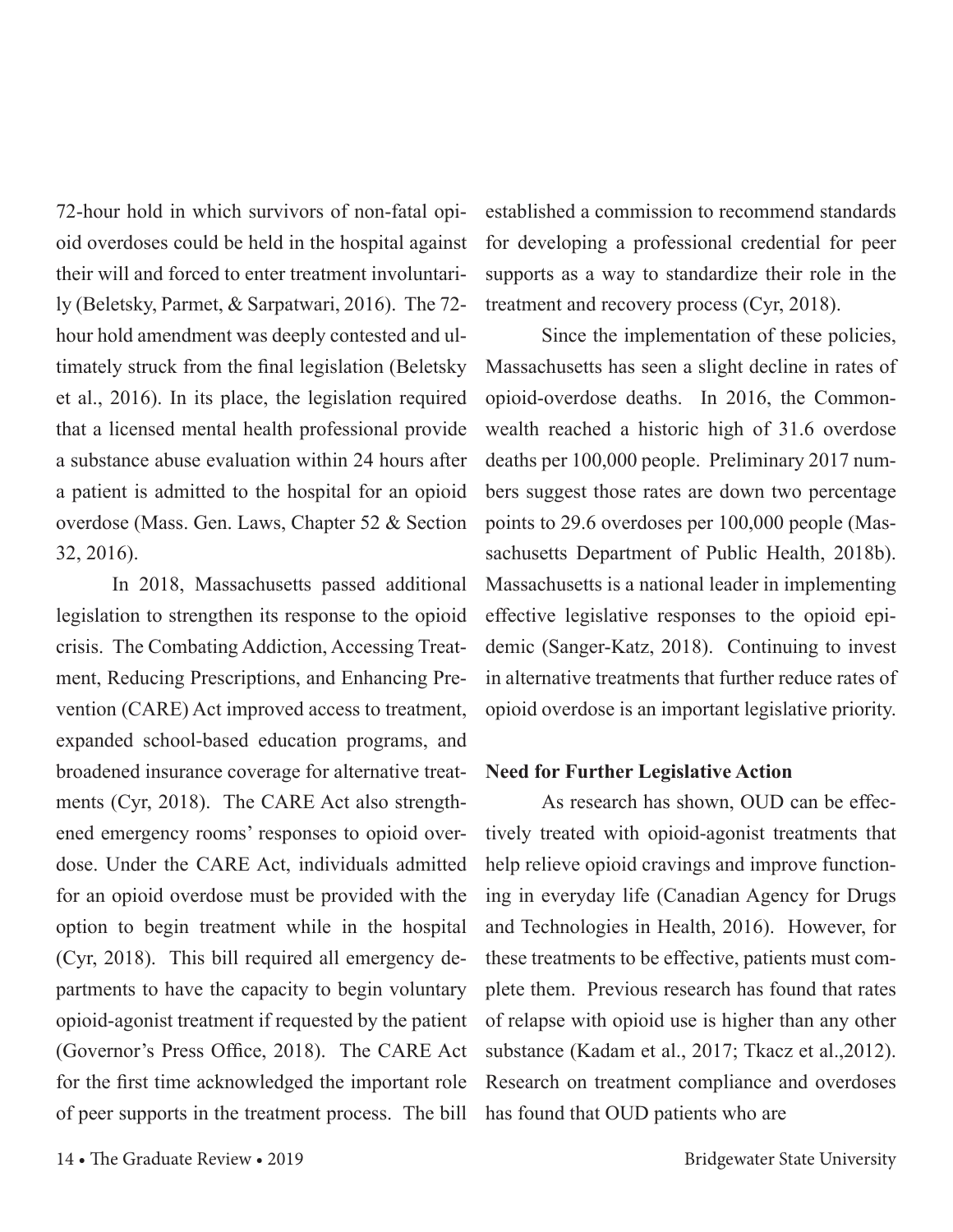non-compliant with treatment are ten times more likely to relapse than those who were compliant (Tkacz et al., 2012). Increased treatment compliance leads to increased positive recovery outcomes for individuals with OUD. Peer supports (PS) are a potentially promising response to support increased treatment compliance (U.S. Department of Veterans Affairs, 2011; Wakeman, Jack, Magidson, & Regan, 2018).

#### **Peer Supports as a Solution**

The Substance Abuse and Mental Health Services Administration (SAMHSA) (2018) defined peer-support services as those administered by individuals with a history of addiction and successful recovery. Peer supports are found in both mental health and substance abuse fields. They may have a variety of job titles including recovery coaches, recovery support specialists, whole health and resiliency peer specialists, and certified peer specialists (National Association of State Mental Health Program Directors, 2014). In this article, the term peer supports will be used.

Literature on peer supports agrees that the ability to bring one's lived experience to their work with a client is a unique and important component of the treatment and can help strengthen the therapeutic alliance. Additionally, research has found that peer supports can reduce incidents of relapse and increase treatment completion rates (Reif et al.,

2014; U.S. Department of Veterans Affairs, 2011). Peer supports are an evidence-based practice that the VA is implementing department-wide. It is described as a fundamental building block that is oriented towards all recovery services within the framework of mental health (MH) services and multimodal treatment delivery. The objective is to provide treatment modalities that meet the veterans' needs and improve the experience of treatment for all veterans who utilize the services delivered by Veterans Health Administration (U.S. Department of Veterans Affairs, 2011).

#### **Supporting Treatment Compliance**

Peer supports have been linked to increased treatment compliance for individuals with OUD. A study at Massachusetts General Hospital paired 643 patients who were admitted to the hospital for a substance use-related incident with a peer support. The research found that patients with a peer support were less likely to be readmitted to the hospital and more likely to utilize outpatient treatment facilities (Wakeman et al., 2018). Additionally, patients who voluntarily began buprenorphine for OUD were significantly more likely to be abstinent in the 6 months following their hospital admittance than patients who did not work with a peer supports (Wakeman et al., 2018). This study offers promising insight on the role that peer supports can play in supporting treatment compliance for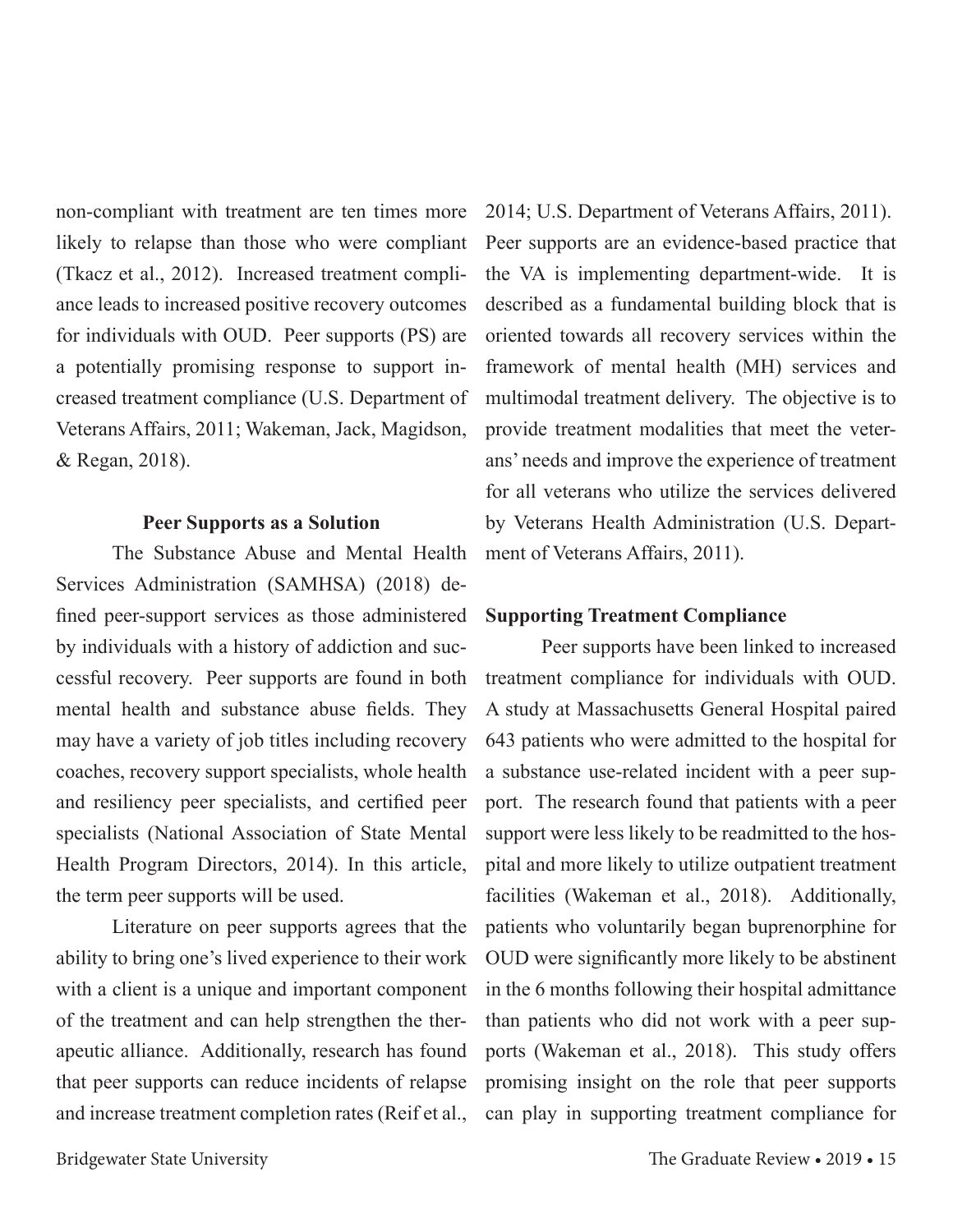patients with substance-use disorders, especially OUD. Connecting OUD patients to a peer support may increase compliance with medication-assisted treatment, reduce rates of relapse, and reduce opioid-related overdose deaths (Governor's Press Office, 2018; SAMHSA, 2018; U.S. Department of Veteran's Affairs, 2011).

#### **Concerns About Utilizing Peer Supports**

Peer supports need a standard level of professionalism and a clear scope of practice. There is concern that peer supports will replace clinical workers without clinical training. For this reason, peer supports need to be identified as unique members of a treatment team but not as a replacement for a clinician. In addition, organizations implementing peer supports need to develop policies that safeguard against peer supports being left to do less desirable or menial tasks (U.S. Department of Veterans Affairs, 2011).

Concerns around dual relationships, or relationships between peers who are concurrently participating in two or more roles, have emerged in response to the use of peer supports in addiction treatment. For example, in the VA, one example of dual roles may be both being veteran consumers. This dual relationship may be benign. Other dual relationships may be exploitive, for instance a sexual relationship. Care must be taken to inhibit dual relationships that violate the necessary boundaries

between the peer support and consumer (U.S. Department of Veterans Affairs, 2011).

Finally, the potential of relapse is an additional concern that has been voiced. There is a need to ensure that identified peer supports have reached an assessed level in their process of recovery that would allow them to assume the role of providing support (Myrick & Vecchio, 2016; U.S. Department of Veterans Affairs, 2011).

#### **Recommendations for Future Policy**

As previously discussed, federal and state level policies have recently been passed to strength treatment options for individuals with OUD. As these policies are merely months old, these authors cannot yet analyze the outcomes, impacts, and unintended consequences of this legislation. As history has shown, policies have complex ramifications on political, social, and economic systems. It remains to be seen how recent legislation will impact the opioid epidemic.

Based on previously reviewed research, these authors have a series of recommendations for how to continue to strengthen legislative outcomes and improve treatment for OUD. Emergency departments are at the frontlines of responding to opioid overdoses. Massachusetts' new legislative guidelines mandate that hospitals begin voluntary opioid-agonist treatment if requested by a patient before they leave the hospital (Governor's Press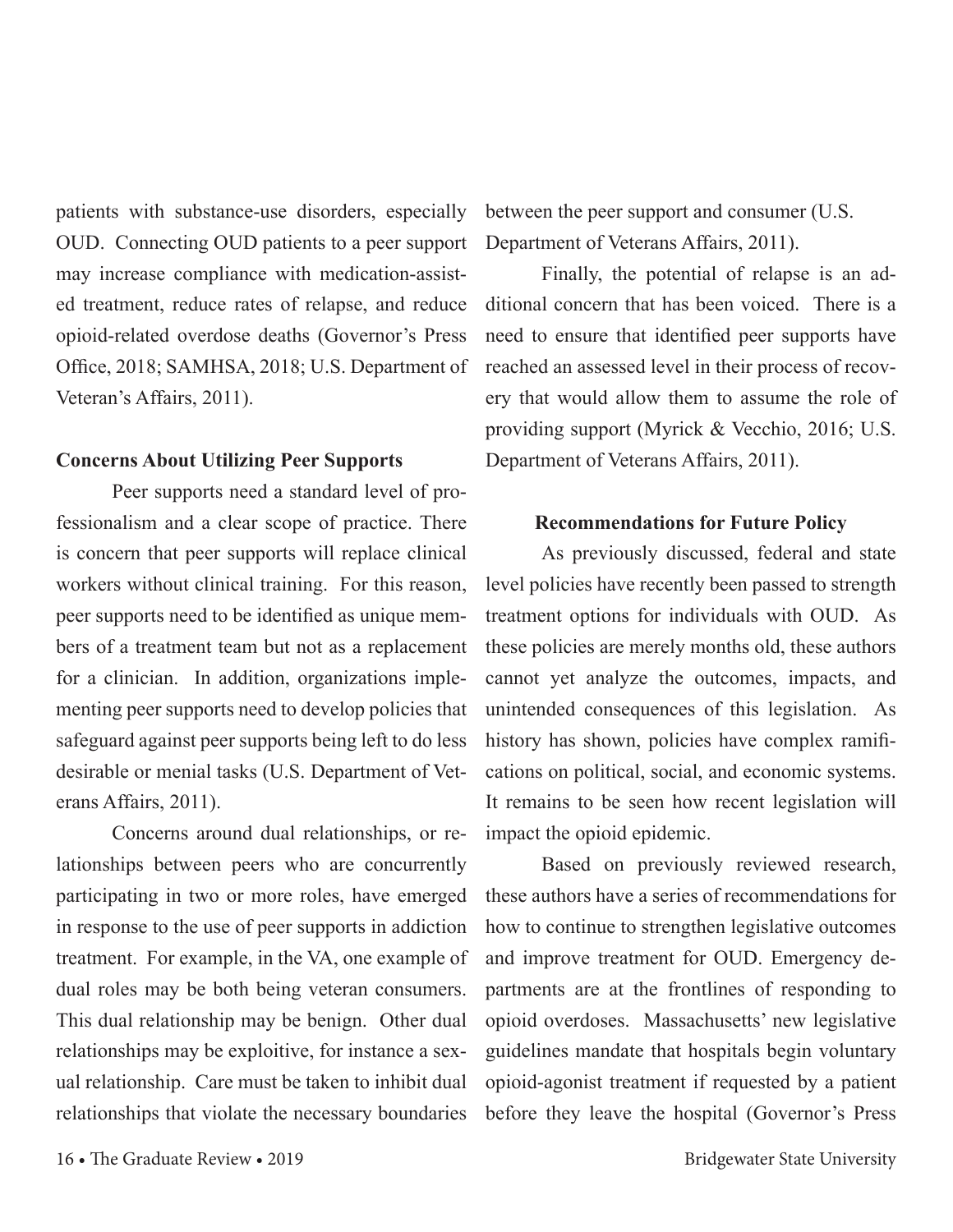Office, 2018). Under this new legislation, emergency departments must work with patients to connect them to appropriate outpatient resources in the community to continue their treatment upon release from the hospital.

Peer supports have a critical role to play in ensuring treatment compliance for these individuals. These authors recommend that Massachusetts add legislation that requires peer supports to be assigned to any patient who accesses treatment through an emergency department following a non-fatal overdose. A pilot program in two Rhode Island hospitals found increases in treatment completion when patients worked with a peer support following an emergency room visit (Samuels, Mello, Baird, & Yang, 2018). This Rhode Island-based program- the Lifespan Opioid Overdose Prevention (LOOP) program- partnered with a community-based, peer recovery organization to provide additional addiction treatment support (Samuels et. al., 2018). These authors recommend that Massachusetts implement measures, like SAMHSA has recommended, and that the VA has implemented agency-wide, to build out peer supports as positions that are state-funded, trained, and supervised. The CARE Act, passed in August, developed a commission to make recommendations for standardizing the peer support specialist credentialing process (Governor's Press Office, 2018). A credentialing process will help to clarify the peer

support role on a treatment team, develop a standard set of performance measures, define their scope of practice, develop a core curriculum to ensure consistent training, as well as standardize pay scales and compensation (National Association of State Mental Health Program Directors, 2014). These authors recommend that, in addition to the credentialing commission, Massachusetts establish a Peer Support Advisory Board, comprised of partners from community agencies to make recommendations and be involved in process improvements. This advisory board would be established as a permanent structure within Massachusetts' peer support system to ensure that those on the frontline of treatment have a direct line to communicate and address process improvements. This would create a concerted effort of governmental and community agencies, working collaboratively to effectively implement peer supports to end the opioid epidemic.

#### **Final Thoughts**

The prevalence of opioid misuse and addiction is rapidly increasing. In 2017, a record breaking 72,000 people died from opioid overdoses (National U.S. Library of Medicine, 2018). Studies have shown higher rates of relapse for individuals seeking treatment for opioid addiction than other substance-use disorders. Finding effective solutions to support the continued recovery and treatment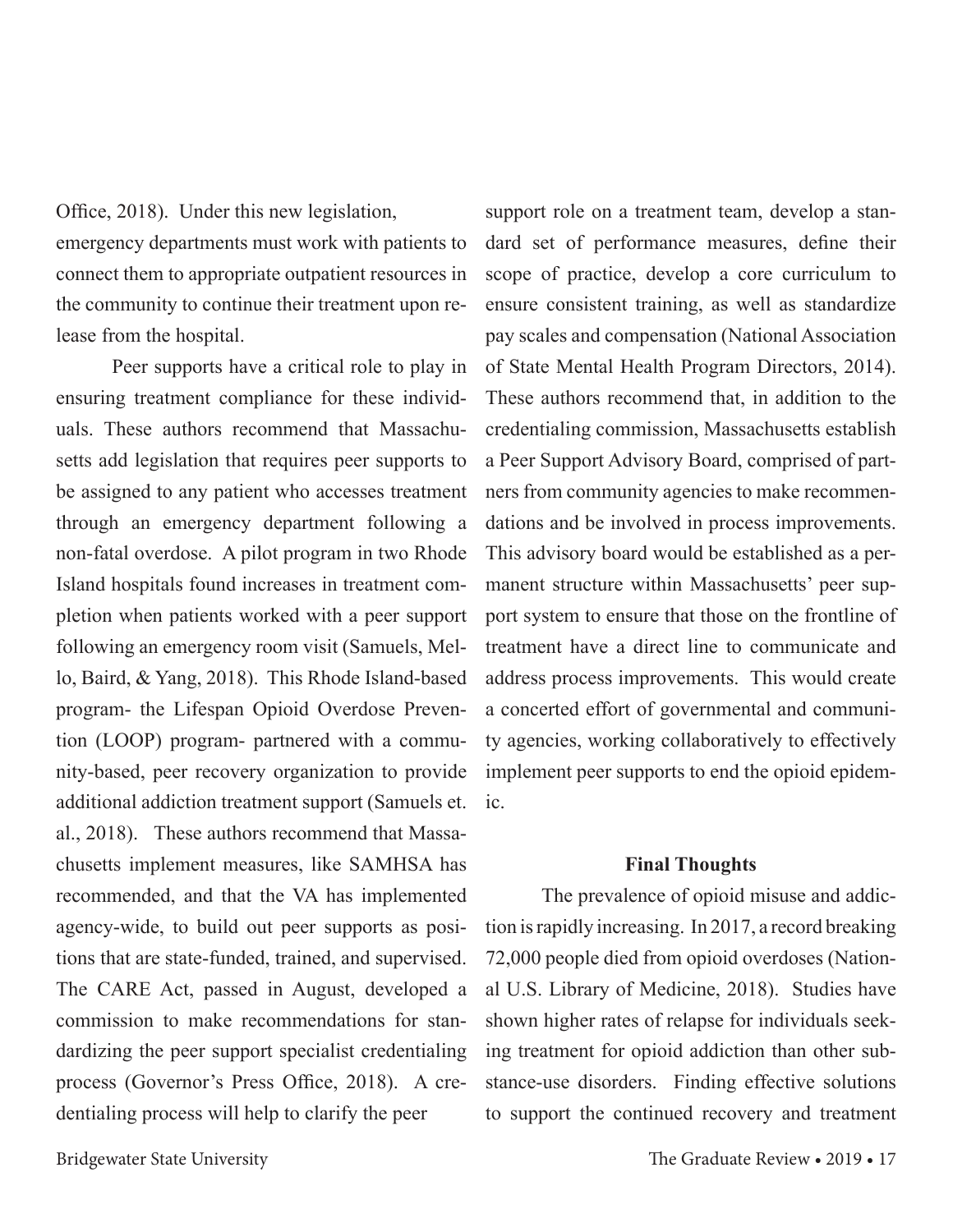compliance of individuals struggling with opioid addiction is of the utmost importance (Kadam et al., 2017). Mental health agencies are increasingly utilizing peer support specialists to support recovery and treatment compliance for individuals with substance misuse. Literature on peer-support specialists agree that the ability to bring one's lived experience to their work with a client is a unique and important component of the treatment and can help strengthen the therapeutic alliance. Additionally, research has found that peer-support specialists can reduce incidents of relapse and increase treatment completion rates (Reif, et al., 2014). These authors argue that expanded use of peer support specialists amongst individuals suffering from opioid addiction is an answer to continued treatment and recovery.

#### **References**

- Bassuk, E. L., Hanson, J., Greene, R. N., Richard, M., & Laudet, A. (2016). Peer-delivered recovery support services for addictions in the United States: A systematic review. *Journal of Substance Abuse Treatment*, 1-9. doi:10.1016/j. jsat.2016.01.003
- Beletsky, L., Parmet, W., & Sarpatwari, A. (2016) Expanding coercive treatment is the wrong solution for the opioid crisis. *Bill of Health*. Retrieved from http://blog.petrieflom.law.har-

vard.edu/2016/02/12/expanding-coercive-treatment-is-thewrong-solution-for-the-opioid-crisis/

- Canadian Agency for Drugs and Technologies in Health. (2016). *Buprenorphine/naloxone versus methadone for the treatment of opioid dependence: A Review of comparative clinical effectiveness, cost-effectiveness and guidelines* [Internet]. Available from: https://www.ncbi.nlm. nih.gov/books/NBK385163 Canadian Agency for Drugs and Technologies in Health (2016).
- Chinman, M., Shoai, R., & Cohen, A. N. (2010) Using organizational change strategies to guide peer support technician implementation in the Veterans Administration. *Psychiatric Rehabilitation Journal*, 33, 269-277.
- Cohen, A. (2015, August 12). How White users made heroin a public-health problem. *The Atlantic*. Retrieved from https://www.theatlantic.com/politics/archive/2015/08/crackheroin-and-race/401015/

## Community Anti-Drug Coalitions of America (CADCA). (2016). *Comprehensive Addiction and Recovery Act (CARA)*. Retrieved from http://www.cadca.org/comprehensive-addictionand-recovery-act-cara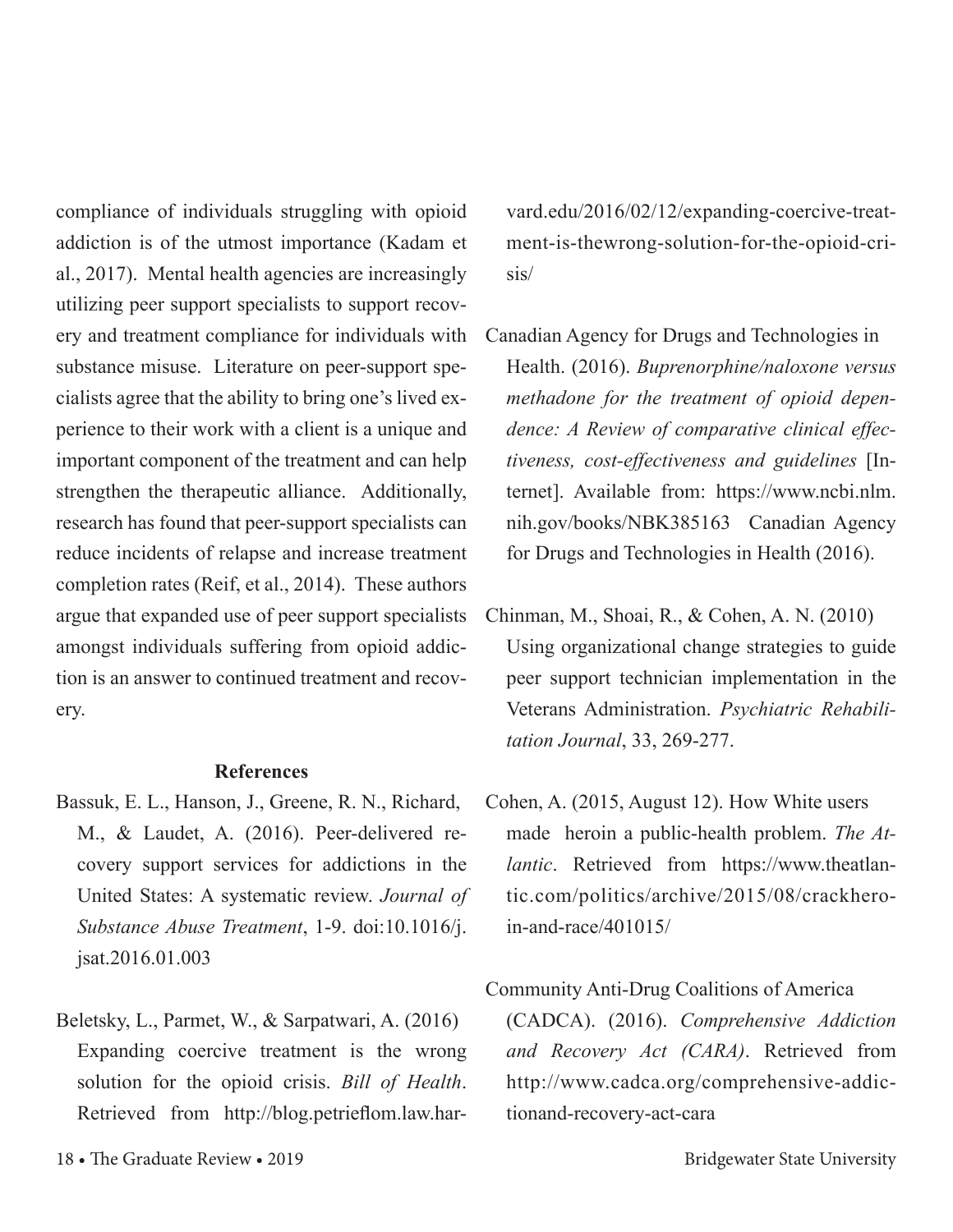Coyne, C., & Hall, A. (2018). POLICY

ANALYSIS NO. 811: Four decades and counting: The continued failure of the war on drugs. *The Cato Institut*e. Retrieved from https://www. cato.org/publications/policy-analysis/four-decades-counting-continuedfailure-war-drugs#full

Cyr, J. (2018, July 23). *Massachusetts senate passes major legislation aimed at addressing opioid crisis.* Retrieved from https://www.senatorcyr.com/opioid\_crisis

Garvin, J. (2018, October 4). Congress passes bipartisan opioid legislation. *American Dental Association News*. Retrieved from https://www. ada.org/en/publications/ada-news/2018archive/ october/congress-passes-bipartisan-opioid-legislation

Governor's Press Office. (2018, August 14) *Governor Baker signs second major piece of*  Massachusetts Department of Public Health. *legislation to address opioid epidemic in Massachusetts* [Press release] Retrieved from https:// www.mass.gov/news/governor-baker-signs-second-major-piece-of-legislation-toaddress-opioid-epidemic-in

Jaffe, J., & O'Keeffe, C. (2003). From morphine clinics to buprenorphine: Regulating opioid agonist treatment of addiction in the United States.

*Drug and Alcohol Dependence*, 3-11.

Jones, M. R., Viswanath O., Peck J., Kaye, A. D., Gill, J. S., & Simopoulos, T. T. (2018). A brief history of the opioid epidemic and strategies for pain medicine. *Pain Theory*, 7(1), 13-21.

- Kadam, M., Sinha, A., Nimkar, S., Matcheswalla, Y., & De Sousa, A. (2017). A comparative study of factors associated with relapse in alcohol dependence and opioid dependence. *Indian Journal of Psychological Medicine*, 39(5), 627-633.
- Mass. Gen. Laws, Chapter 52 § Section 32 (2106). Massachusetts Department of Public Health. (2018a). *Opioid-related overdose deaths, all intents, MA residents – demographic data highlights.* Retrieved December 1, 2018 from https:// www.mass.gov/files/ documents/2018/11/16/ Opioid-Demographic-November-2018.pdf

(2018a). *MA opioid-related EMS incidents 2013-June 2018*. Retrieved December 1, 2018 from https://www.mass.gov/files/documents/2018/11/16/Emergency-Medical-Services-Data-November-2018.pdf

Massachusetts Department of Public Health. (2018b). *Data brief: Opioid-related overdose deaths among Massachusetts residents.*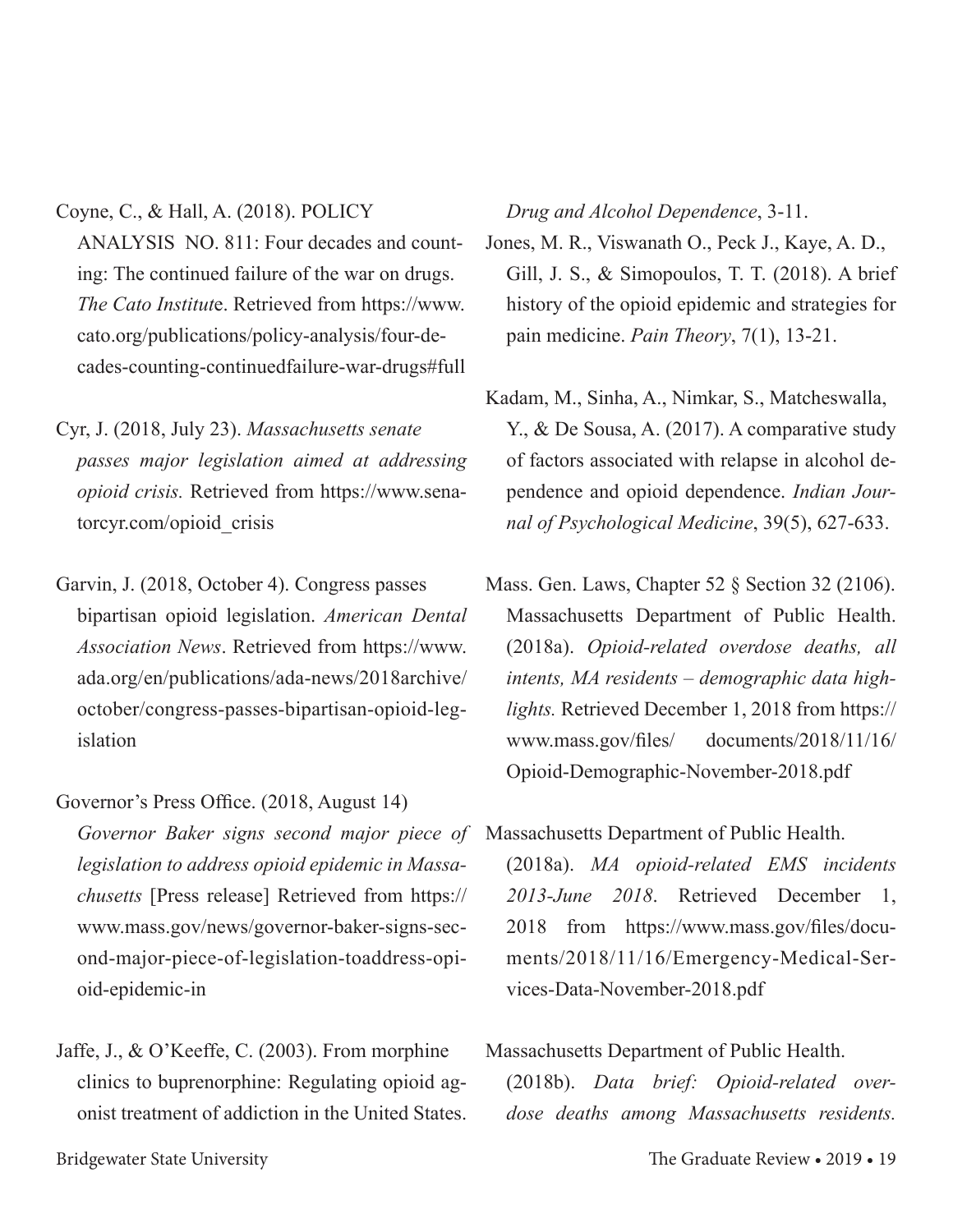Retrieved from https://www.mass.gov/files/ documents/2018/05/22/Opioid-related%20 Overdose%20Deaths%20among%20MA%20 Residents%20-%20May%202018.pdf

- McCarty, D., Priest, K., & Korthuis, T. (2018). Treatment and prevention of opioid use disorder: Challenges and opportunities. *Annual Review of Public Health*, 525-541.
- Myrick, K., & Vecchio, P. (2016). Peer support services in the behavioral healthcare workforce: State of the field. *Psychiatric Rehabilitation Journal*, 197-203.
- Naddleman, E., & LaSalle, L. (2017). Two steps forward, one step back: Current harm reduction policy and politics in the United States. *Harm Reduction Journal*. doi: 10.1186/s12954-017- 0157-y
- National Association of State Mental Health Program Directors. (2014). *Enhancing the peer provider workforce: Recruitment, supervision and retention.* NASMHPD's Technical Assistance Coalition, Alexandria, VA. Retrieved from https://www.mentalhealthamerica. net/sites/default/files/Enhancing%20the%20 Peer%20Provider%20Workforce\_9-15-14%20 final.pdf

National Council of State Boards of Nursing. (2018). *Legislation addressing opioid epidemic Becomes Law (policy brief)*. Retrieved from https://www.ncsbn.org/13104.htm

- National Institute of Drug Abuse. (2018a). *Overdose death rates.* Retrieved December 1, 2018 from https://www.drugabuse.gov/related-topics/trends-statistics/overdose-death-rates
- National Institute of Drug Abuse. (2018b). *Massachusetts opioid summary*. Retrieved December 1, 2018 from https://www.drugabuse. gov/drugs-abuse/opioids/opioid-summaries-bystate/massachusetts-opioid-summary
- Olfson M., Crystal, S., Wall, M., Wang, S., Liu, S. M.., & Blanco, C. (2018). Causes of death after nonfatal opioid overdose. *JAMA Psychiatry*. doi:10.1001/jamapsychiatry.2018.1471
- Pearl, B., & Perez, M. (2018). *Ending the war on drugs*. The Center for American Progress. Retrieved from https://cdn.americanprogress.org/content/uploads/2018/06/26112055/ EndingTheWarOnDurgs-brief.pdf
- Reif, S., Braude, L., Lyman, R., Dougherty, R., Daniels, A., Shoma Ghose, S., Salim, O., & Delphin-Rittmon, M. (2014.) Peer recovery support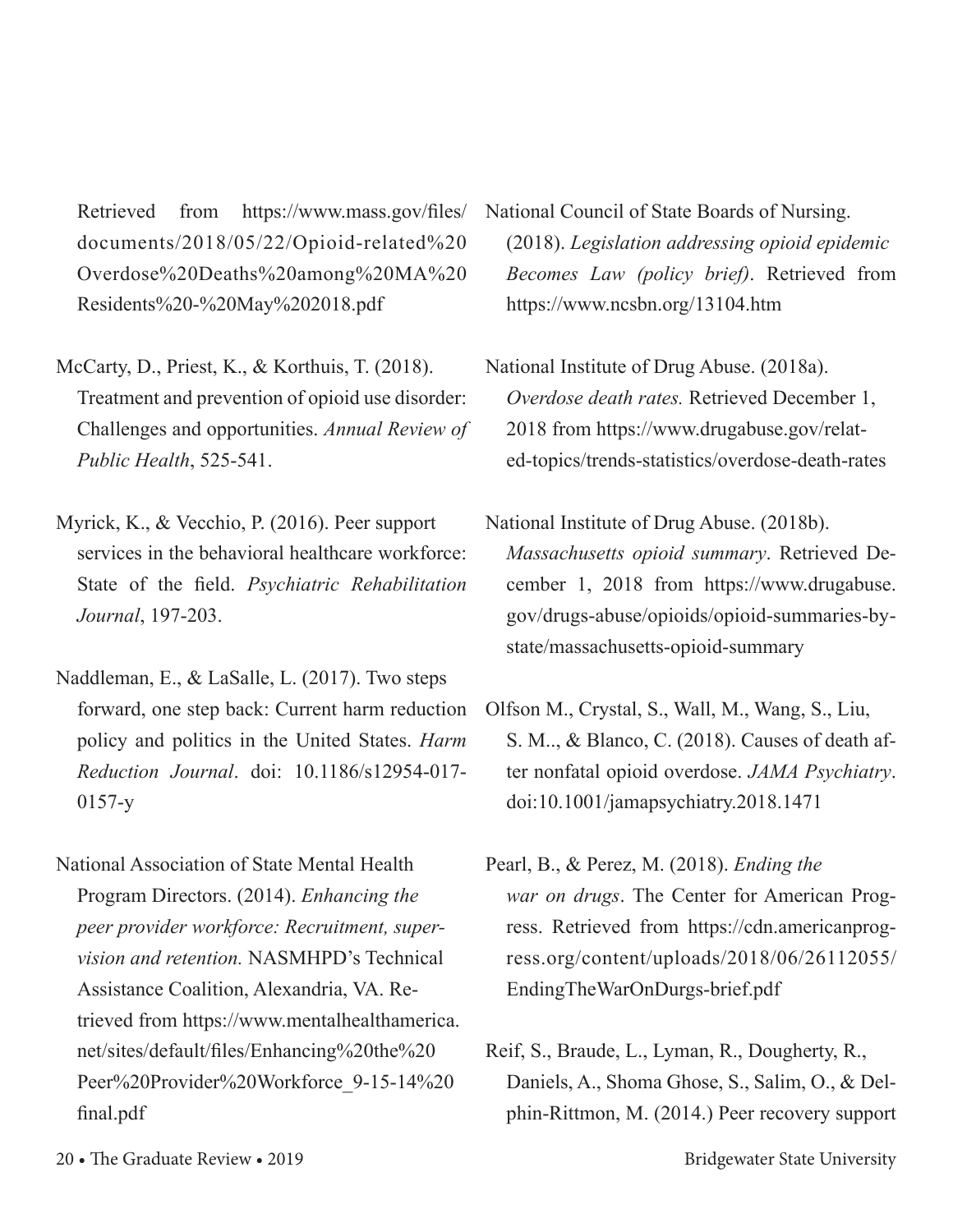for individuals with substance use disorders: Assessing the evidence. *Psychiatric Services*, 853- 861

Rudder, M., Tsao, L., & Jack, H. (2016). Shared responsibility: Massachusetts legislators, physicians, and an act relative to substance use treatment, education, and prevention. *AMA Journal of Ethics*. Retrieved from https://journalofethics. amaassn.org/sites/journalofethics.ama-assn.org/ files/2018-07/pfor2-1609.pdf

Sacco, L. (2014). *Drug enforcement in the United States: History, policy, and trends*. Washington: Congressional Research Service.

Samuels, E. A., Mello, M. J., Baird, E., & Yang, E. (2015). EMF preliminary evaluation of the lifespan opioid overdose prevention program. *Annals of Emergency Medicine*, 120-121.

Sanger-Katz, M. (2018, August 15). Bleak new estimates in drug epidemic: A record 72,000 overdose deaths in 2017. The New York Times. Retrieved from https://www.nytimes.com/2018/08/15/upshot/opioids-overdose-deaths-rising-fentanyl.html

Substance Abuse & Mental Health Services Administration. (2017a). *Peers supporting re-* from https://www.samhsa.gov/sites/default/ files/programs\_campaigns/brss\_tacs/peerssupporting-recovery-substance-use-disorders-2017. pdf

- Substance Abuse & Mental Health Services Administration. (2018). *Peers.* Retrieved from https://www.samhsa.gov/brss-tacs/recovery-support-tools/peers
- Tkacz, J., Severt, J., Cacciola, J., & Ruetsch, C. (2012). Compliance with buprenorphine medication-assisted treatment and relapse to opioid use. *American Journal on Addictions*, 21(1), 55–62. https://doi-org.libserv-prd.bridgew.edu/10.1111/ j.1521-0391.2011.00186.x
- Thomas, P. (2017, April 19). *National rx drug abuse and heroin summit.* Retrieved from https://www.hhs.gov/about/leadership/secretary/speeches/2017-speeches/secretary-priceannounces-hhs-strategy-for-fighting-opioid-crisis/ index html
- U.S. Department of Veterans Affairs. Veterans' Health Administration Washington, D.C. (2011). 20420 *VHA HANDBOOK* 1163.05 *Transmittal Sheet July 1, 2011*.

*covery from substance use disorders.* Retrieved U.S. National Library of Medicine Website. (2018).